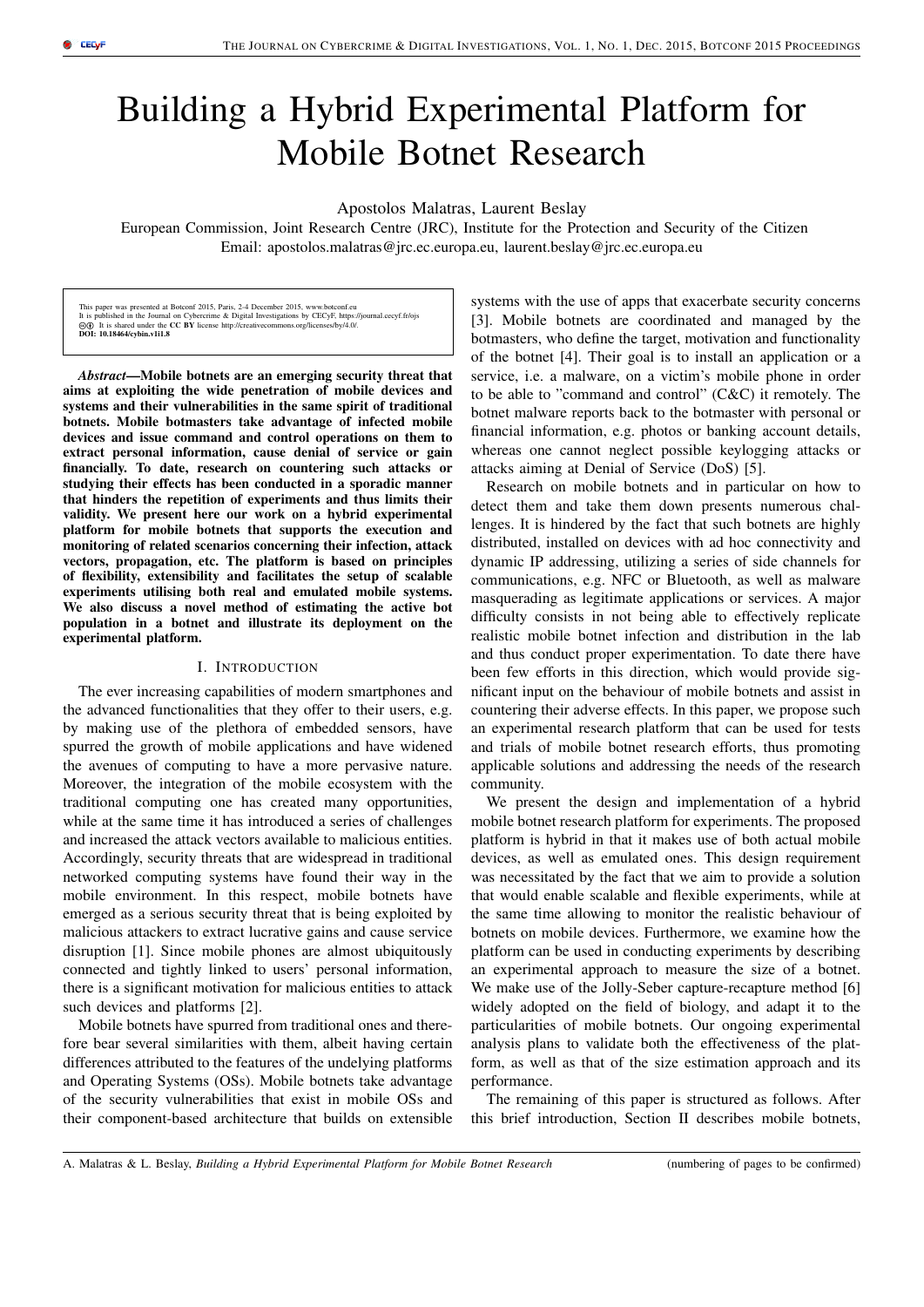their components and functional features. Section III discusses the goal of the experimental platform, its design requirements and Section IV its implementation, whereas its limitations are also underlined. In Section V we present a use case of an experiment that can be conducted on the platform. The experiment is based on a novel approach to count the number of active bots in a mobile botnet. Finally, Section VI reviews related work in the area of mobile botnets experiments and size estimation, whereas the paper concludes with Section VII where the limitations of this work are underlined and opportunities for further research in the domain are pinpointed.

## II. MOBILE BOTNETS

A botnet is a collection of compromised machines that aims to perform certain activities based on the desires of its creator, namely the botmaster [4]. Botnets are generally used for malicious purposes by the botmaster in order to disrupt the operation of services or extract lucrative gains from unsuspected users. The communication between the botmaster and the compromised machines usually takes place over the Internet or another type of network, hence the definition of botnets as networks of bots [7].

The high-level architecture of botnets is broadly comprised of the following fundamental components:

- Botmaster: The owner/initiator of the botnet, who is in charge of defining the functionality of the botnet, its action and is the recipient of any relevant lucrative operations. The botmaster is usually defining the highlevel nature of the attack (the functionality of the botnet), whereas this is translated to actual commands by the C&C Server (commands differ according to the targeted platform). Recruiting campaigns for new bots are among the objectives of the botmaster [8].
- C&C Server/infrastructure: It is responsible for sending commands for controlling and contacting the bots to retrieve information. It has knowledge of the bots that are under its control and can communicate with them. The connections to the bots need not always be open, but can be activated when new commands are issued to the bots. The C&C Server executes the functionality defined by the botmaster in the botnet. The C&C infrastructure can be owned by the botmaster or abused by him/her, e.g. IRC server or online social network used to distribute commands to the bots [9]. Depending on the architecture of the botnet, there might be more than one C&C Server for a mobile botnet.
- **Bots:** End-user devices that have been infected by the botnet malware and are thus susceptible to receive commands and controls from the botmaster, via the C&C Server. We can distinguish between:
	- Servant bots: Servants forward commands received by the C&C or other servants to client bots. The standard bot functionality, i.e. execution of received commands and reporting back to the C&C, also applies to servants.
- Client bots: Client bots are the last link in the chain of control of a botnet. They are listening for commands from the C&C Server and they report back to the C&C Server or their delegated servant.
- Communication channels: They refer to the networking infrastructure available to the devices involved in a botnet. Accordingly, these can be exploited for a series of different functionalities, such as the initial infection of the botnet, its propagation, the commands issued by the botmaster and the C&C server and the information collected and reported by the bots. Different communication channels impose their own constraints in regards to the various botnet architectures [10][11].

There are various aspects in regard to the functionality and operation of botnets that can be used to classify them and such aspects have undoubtedly a different essence when examining traditional botnets in comparison to the more recent mobile ones. In our previous work [2], we built a taxonomy of botnet features and examined how they apply to both mobile and traditional botnets. The features that we considered in our taxonomy are:

- 1) Network/Connectivity: 3G cellular connections follow a strict hierarchical design, where there is few flexibility. The 3G network standards impose architectural constraints (centralized architecture) and the network infrastructure is owned by telecom operators and therefore it is out of the control of the end users, including the botmaster and the owners of the compromised bots. Cellular networks are not free of charge, therefore users might be able to detect strange behaviour in their accounts, e.g. number of SMS messages or exceeding data plan, which could be attributed to malicious botnet behaviour [12]. Other types of mobile botnets operate on shortrange communication networks, e.g. Bluetooth or NFC. This implies temporary close proximity of the different components of botnets, and therefore they do not refer to wide scale infection scenarios. However, such networks are outside of the telco providers control since they are formed on an ad hoc basis, thus making them extremely difficult to detect and counter.
- 2) Platform: The most common mobile botnet platforms include the typical mobile OS, i.e. Android, iOS, Windows Mobile, Symbian, etc. Since Android is today the most widespread OS it is naturally the target of choice, and does indeed receive a lot of attention from botnet developers: depending on observers, 80 to 95% of malware discovered on malware platforms are Android based [3]. There still exist some fundamental differences: it is always possible for an Android user to install software that does not come from official market places, whereas it is not possible on iOS platforms, which definitely adds to the risk potential.
- 3) Architecture: Mobile botnets have particularities in that the number of exchanged messages/data between botmaster and slaves should be reduced, since it can be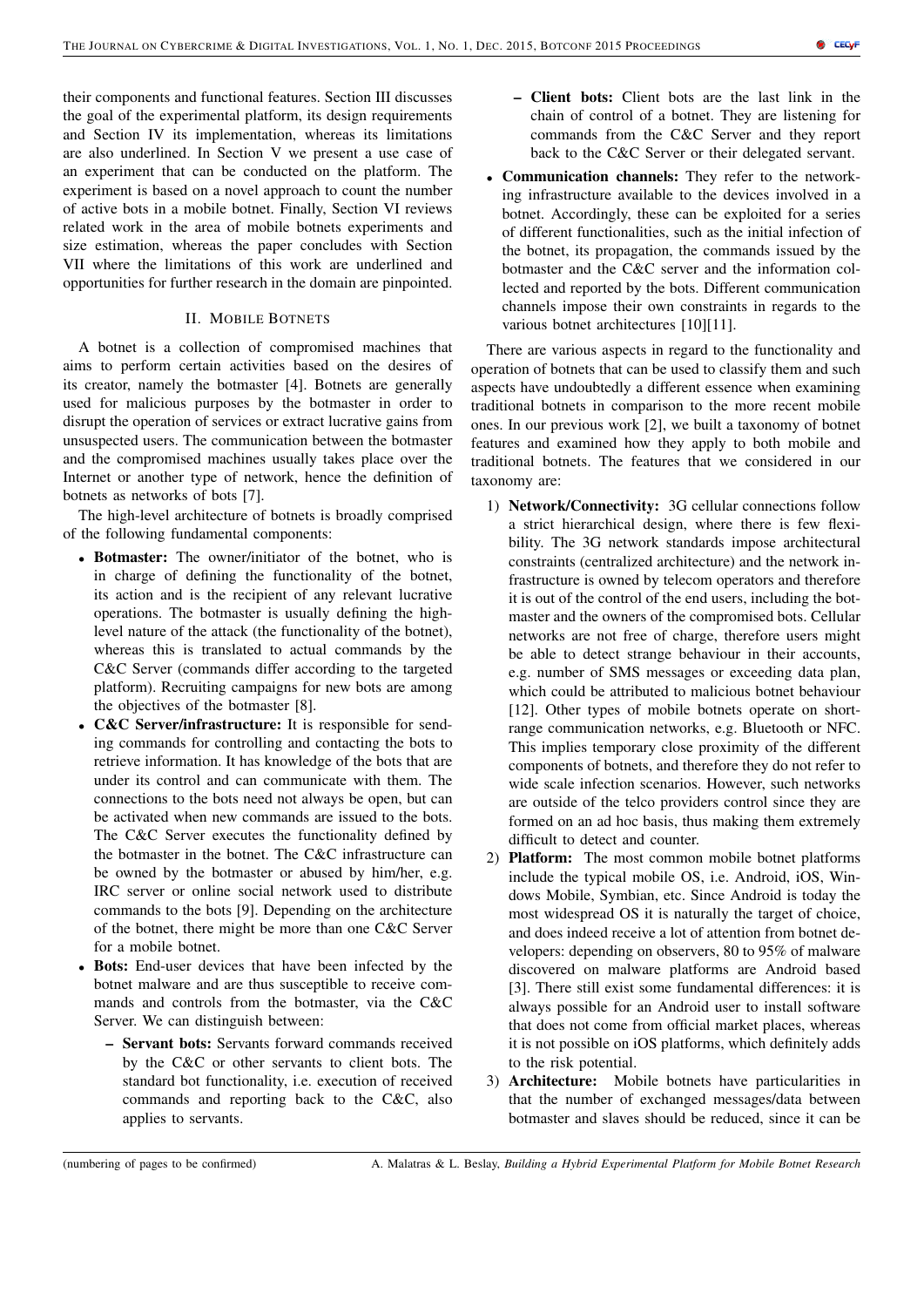subject to charges and affect the battery that could be noticeable by users. Moreover, the fact that 3G networks in particular are tightly controlled by telecom operators could deter the deployment of P2P-like architectures on their networks. Such constraints do not favor the deployment of complex architectures, such as hierarchical ones, especially when SMS is the medium of propagation. In addition, P2P architectures can only be realistically achieved when IP communication is enabled, since using SMS in multi-hop communications is not considered to be viable due to the great number of exchanged messages [13].

- 4) Propagation of Infection: Mobile devices, with the plethora of on-board sensors and the collection of a large number of personal data over time, constitute an ideal environment for context- or user-driven propagation of the infection. Consistent with the architectures that are most applicable for mobile botnets, flooding for propagation of botnets is not a realistic option when SMS is the medium of propagation, with one-to-many being a preferred choice. Selective flooding could be supported by the use of Bluetooth or NFC (or the display of QR codes) to initiate infections in some specific locations or in an advanced cases by means of on-board sensors  $[14]$ .
- 5) Infection Means: Means of botnet infection for mobile devices are expected to be the same as the ones for commodity computers. Mobile devices have additional channels of communications that are unique to them and have been already exploited by botmasters, namely SMS and Bluetooth. Being aware of the decreasing rate of SMS exchanges, consideration will be given to the possibility to exploit SMS-alternatives, e.g. instant messaging, to infect mobile devices.
- 6) Motivation/Impact: Evidently, the same types of motivation that can be found in traditional botnets can also be considered for mobile botnets. Additionally, the ubiquitous nature of mobile devices that nowadays hold a huge amount of personal information, i.e. financial, photos, contact lists, etc., has made them extremely attractive for malicious attacks that enable gaining access to such data. Moreover, the fact that premium SMS services and calls can be made by smartphones, allows the attackers to gain financially from mobile botnets, an aspect that is not explicitly (or not anymore because of the disappearance of landline modems) available to commodity PCs [12]. Phones are also often attached to a market place account that could be authorized to make purchases with a preconfigured credit card number. Mobile platforms are often the tool used to receive or generate one-time passwords.
- 7) Detection: In addition to the standard techniques used for traditional botnets, in mobile botnets, since applications are installed on smartphones and granted permissions to access local resources, the notion of application analysis should be extended to cover aspects such as

whether the granted permissions are actually used [15]. Moreover, the notion of honeypots that is a key detection mechanism for botnets should be reconsidered to take into account the particularities of mobile environments in terms of architecture, network, application markets, etc. [16].

8) Target: Conversely, the inherent particularities of mobile phones as carriers of physical environment sensors, enable more targeted selection of potential slaves. For example, devices under a specific geographic region could be targeted, or device owners with specific patterns of movements or even people that have the same set of electronic devices at home (magnetometer could be used for relevant identification). This grouping of device owners and consideration of physical world concepts could therefore be utilized to target selectively the distribution of the botnet, as well as the C&C communications, e.g. by issuing different commands to different sets of slaves.

Evidently, the list is not meant to be exhaustive. Instead, it aims at highlighting the main elements of botnets that allow to fully describe it and understand its operational behaviour. For a thorough analysis of the taxonomy we refer the interested reader to [2].

## III. HYBRID EXPERIMENTAL PLATFORM

We describe in what follows the design goals of the proposed hybrid experimental platform for mobile botnets research and present its architecture. The section concludes with an enumeration of the functional features of the platform.

#### *A. Design Goals*

The hybrid experimental platform for mobile botnet research needs to be generic in that it should allow for a great variety of experiments to be conducted, under different settings and with diverse objectives. In this respect, flexibility of the platform is a major design goal. The platform should allow for experiments considering diverse populations of bots, namely with varying size. The setup of the experiments should cater for this diversity by supporting the definition of both simple and complex scenarios involving the infection, distribution, operation and detection of mobile botnets. In addition, the platform should be easily extensible so as to be able to support prospective enhancements and modifications without significantly affecting its operation and design. A rigid architectural design would make it extremely cumbersome to modify and extend the platform. Since the platform needs to cater for a variety of experiments, all configuration settings should be modifiable dynamically and at runtime in order to gain from maximum flexibility.

Scalability support is another important design goal. The number of bots in a mobile botnet is usually rather high and thus realistic research scenarios should include a corresponding number of devices. The platform is comprised of both actual and emulated devices, but while there is an upper limit to the actual devices included (due to costs) there is no such limit for the emulated ones. Size of the botnet will

A. Malatras & L. Beslay, *Building a Hybrid Experimental Platform for Mobile Botnet Research* (numbering of pages to be confirmed)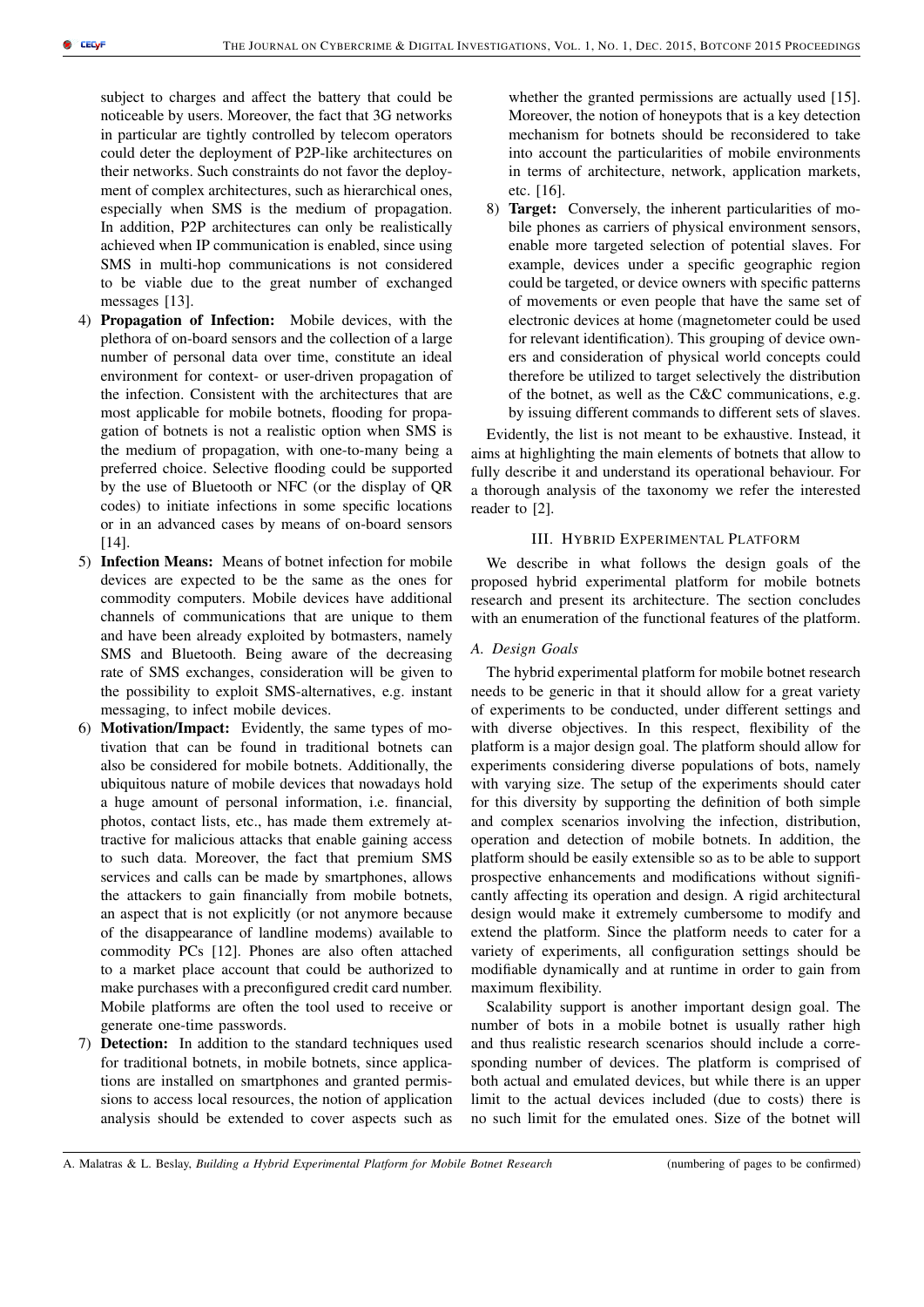thus be only limited by the available resources, i.e. actual mobile devices in the infrastructure and memory constraints regarding the parallel execution of multiple emulators. Since mobile devices' emulators are typically consuming a large number of computational resources, the servers on which these emulators operate might become overloaded. Accordingly, load balancing should be taken into account to avoid adverse situations. Scalability should also apply to the number of distinct botnets that can be tested concurrently on the platform. While attention should be given to avoid starving resources, the platform should be implemented in a manner that does not hinder the parallel execution of more than one botnet.

In terms of the expected functional behaviour of the platform, it should support both complex and simple experiments that users can define in a straightforward manner. With the well-established diversity and heterogeneity of mobile phone OS, platforms and device capabilities, the experimental platform should also cater for this heterogeneity. Heterogeneity should also be considered in the context of networking, allowing for diverse communication protocols and network standards to be considered. Another design goal of the platform is its ability to monitor and keep track of the execution of the experiments so as to be able to produce results for a posteriori analysis.

## *B. Architecture*

To satisfy the aforementioned design goals we opted for a modular architecture that inherently supports extensibility and flexibility. According to the particular requirements set on the platform, certain modules can be activated or deactivated to achieve the desired functionality. The high-level functional architecture of the hybrid experimental platform can be seen in Figure 1.

A fundamental requirement is to have an experimental platform on which botnet research works can be applied and tested in a realistic manner. Therefore, support for heterogeneity is important, namely being able to test the different applications on a variety of mobile platforms. Since it is very difficult to keep track of all possible mobile OS configurations, we opted for a hybrid solution where there coexist actual mobile phone platforms with emulated ones. The latter are based on the Android Emulator and we plan to extend our platform in the future by integrating emulators and actual mobile phones from different platforms. Emulation provides the opportunity to deploy a series of diverse mobile phone configurations without incurring the corresponding acquisition costs and making the experiment more manageable.

The main element of the architecture is the *Experiment Manager*. This module allows users to setup and execute their experiments on the platform and collect the related results. Users can select where their experiments will be executed, i.e. on emulated or real nodes, and setup the desired network topology according to their needs. The *Experiment Manager* displays a listing of supported mobile OSs and devices, as well as their capabilities so that users can select the number

of nodes they wish to experiment with and set them up in their desired topology.

The *Experiment Manager* has 4 optional submodules that can be activated on demand according to the type of experiment. Complex experimental settings might require specific mobile phone configurations for different parts of the experiments, e.g. platform, memory, CPU, etc. and moreover might necessitate the dynamic assignment of tasks to mobile phones, as well as their migration. For this reason, we have introduced the *Task Analyzer* and *Task Allocation* submodules that are respectively responsible for breaking down the experiment into tasks and allocating them to the most suitable entity of the platform, be it emulated or real device. Examples of tasks might refer to installing the botnet malware in some devices, modifying node connectivity to reflect user movement or the assignment of C&C duties to specific devices. The *Optimization* submodule keeps track of the execution of the experiment and automatically makes appropriate adjustments to maintain the desired level of operation. Such adjustments might require moving tasks from one device to another, providing more resources to emulated devices or offloading task activities to other devices that have idle resources. Lastly, the *Objective Evaluation* submodule provides functionality to ensure that quantifiable objectives that have been described in the experimental settings are accurately fulfilled, e.g. maximum CPU utilization due to botnet malware, minimum number of infected devices in a botnet, etc.

At the core of the actual experiment execution lies the *Emulation Manager* module. It receives codified instructions from the *Experiment Manager* on how to run the experiment on the actual and emulated mobile platforms. The *Emulation Manager* communicates with these platforms and can instruct them to perform certain actions having root privileges on them. In parallel, it can receive feedback from these platforms, which is mainly used to collect results regarding the experiment as well as to monitor its proper execution and performance metrics. Accordingly, the *Emulation Manager* makes use of 4 optional submodules to complete its functionality. The *Setup* submodule is in charge of translating the codified instructions received from the *Experiment Manager* into platform-specific commands. The significance of this submodule lies in the fact that the experimental infrastructure comprises various heterogeneous platforms and each one of them has a distinct way of listening to and executing commands. In this respect, the *Execute* submodule sends the commands to the actual or emulated platforms.

Moreover, the *Settings* module maintains a record of the current experimental settings, e.g. frequency of data collection or listing of IP addressing and routing table, and can be used to modify these changes if required. A particularity of mobile botnets involves the use of sensor data to contextualize the attack, e.g. to target only devices in a specific location. Whereas the actual phones of our platform have embedded sensors that can be used to produce relevant data, the emulated ones lack such functionality. In this respect, the *Settings* module is also responsible for generating realistic sensor data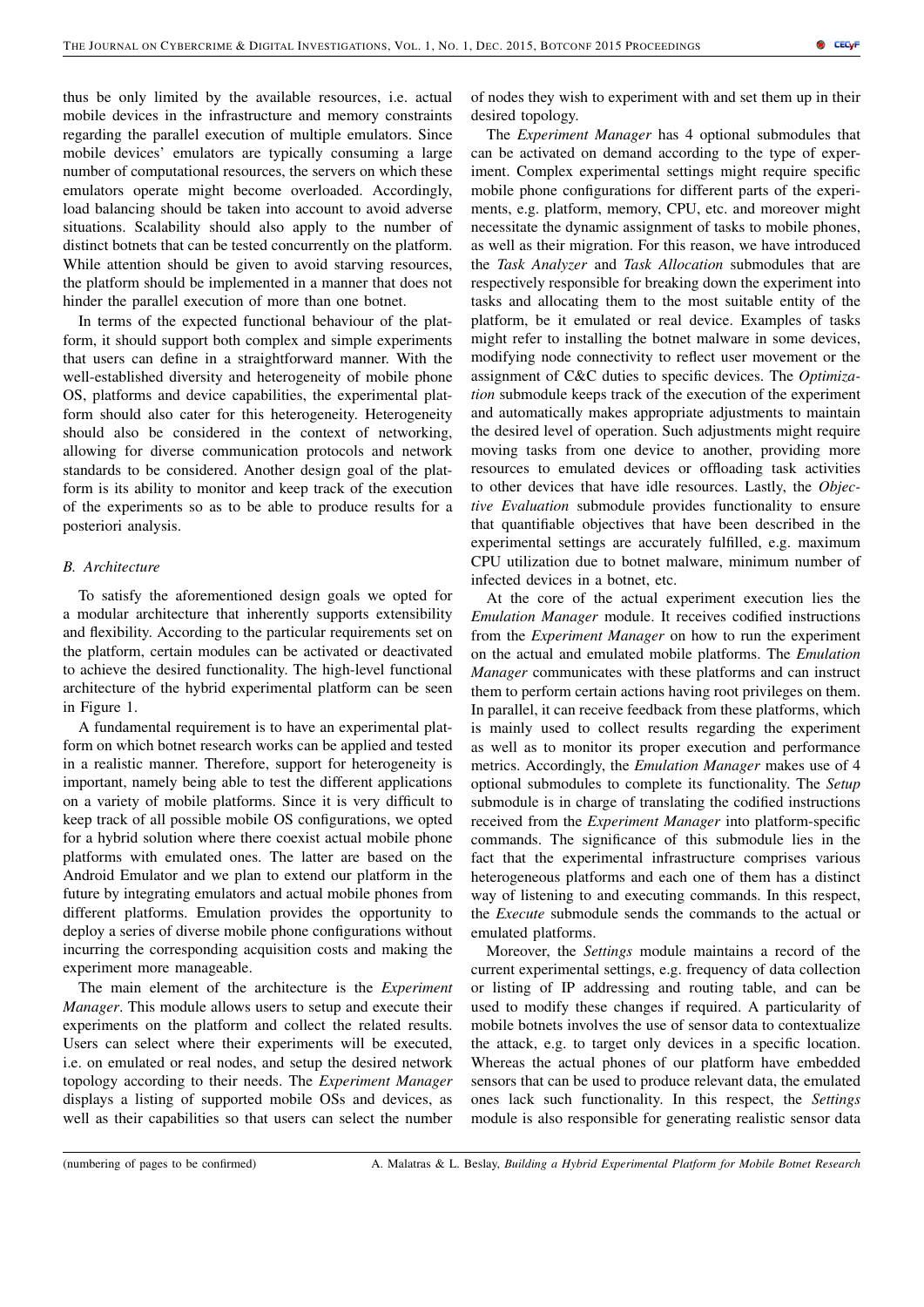

Fig. 1. Architectural design of the hybrid experimental platform for mobile botnets.

(stored in the *Sensor Data* repository) for each of the emulated Android platforms in accordance to the specifications defined in the description of the experiment. The Android Emulator allows for sensor data to be injected during the emulation in order to trigger corresponding actions, and we plan to exploit this functionality. Lastly, the *Monitor* submodule listens for the feedback from the experimental platform's devices, as well as monitors the performance and operation of the platform in line with the objectives that have been defined in the *Objective Evaluation* submodule.

The results collected from the experiment (via the *Monitor* submodule and the *Emulation Manager*) are stored in the *Results Repository* where they can be accessed by the *Experiment Manager* to be presented to the users. Furthermore, the *Results Repository* can be utilized independently by the users to analyze both the results of experiments, but also the operation of the hybrid experimental platform itself, subject to appropriate metrics having been defined and monitored.

#### *C. Functional features*

The hybrid experimental platform to support experiments regarding mobile botnets supports the following functional features:

• Hybrid emulation platform to test mobile botnets' distribution, infection, detection, etc. with configurable parameters such as the size of the botnet and the types of mobile systems.

- It supports the observation of the operation of mobile botnets in hybrid configurations (emulation and actual mobile platforms).
- It supports the setting up of experiments regarding mobile botnets using a scenario-based stepwise approach. Experiments can be as simple as launching a mobile botnet on a set of devices and monitor its evolution, to more complex configurations such as ones involving network partitions, contextualization of mobile botnets infection using sensor data, etc.
- It supports remote configuration of the emulated and real devices<sup>1</sup> to enable dynamic features such as topology reconfiguration, enabling/disabling of features, modification of operations, etc.
- It supports collection of results and measurements regarding mobile botnets' operation, e.g. infection rate, CPU and memory utilization, number of exchanged messages.
- It supports the integration of realistic sensor data (for the emulated devices) in order to experiment with particular mobile botnets' settings.
- It supports the parallel execution of multiple experiments

<sup>1</sup>To support remote configuration of real devices they should be running under the development mode and be part of the same network as the hybrid platform. In some cases, for more advance remote configuations to be possible a telnet daemon needs to be running on the real device.

A. Malatras & L. Beslay, *Building a Hybrid Experimental Platform for Mobile Botnet Research* (numbering of pages to be confirmed)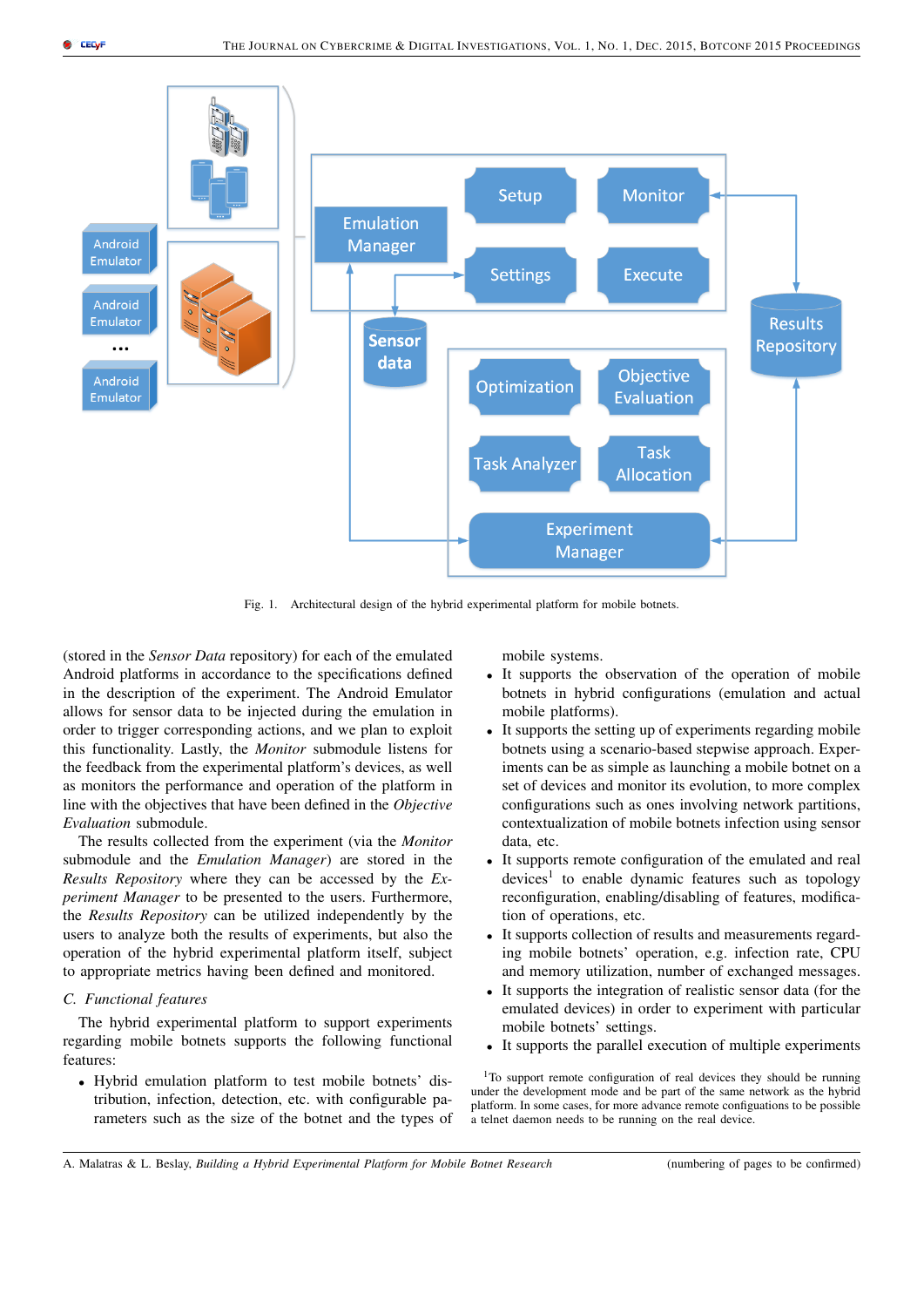(and therefore multiple mobile botnets) subject to the availability of the desired resources, i.e. emulated and actual mobile systems.

#### IV. IMPLEMENTATION

Based on the aforementioned design requirements and architecture specification, we implemented a prototype of the hybrid experimental platform. In the following, we discuss practical aspects in regard to the platform's implementation, as well as its limitations and future enhancements.

Implementation of the platform is based on three pillars:

- 1) Infrastructure: the platform is based on a series of hardware components that enable the emulation of mobile botnet experiments. The platform comprises both actual mobile devices to test botnet malware functionalities, as well as multiple Android emulators that are operating on servers in order to cater for scalability issues. Interconnecting real and virtual Android devices is a challenging issue, especially when modifications need to be applied in order to exhibit features of dynamicity.
- 2) Software environment: development of the platform needs to take into account the design requirements set in the previous section. In accordance to the need for flexibility, extensibility and modularity, the objectoriented programming paradigm was selected as the most suitable option and in this respect the functional components of the platform were implemented using Java to take advantage of its inherent features.
- 3) Configuration: the platform needs to accommodate a variety of experimental configurations. We thus opted for a configuration framework based on XML settings files that are used to define both the setup of the platform, as well as the experiment's settings. The platform monitors XML settings files at runtime and therefore modifying the latter files would lead to a dynamic adaptation of the experimental platform itself.



Fig. 2. Elements of the infrastructure for the prototype's implementation.

# *A. Infrastructure*

The prototype of the hybrid experimental platform comprises a rich set of infrastructure components, displayed in Figure 2, in order to emulate the largely diverse mobile botnet ecosystem. In particular, the prototype consists of the following elements:

- Server: It is the system used to execute the prototype and control the hybrid experimental platform, while at the same time it is where the Android emulators are instantiated and running for the purposes of various experiments. In the current deployment cycle we have provisioned a sole server, but we plan to expand to multiple ones in the future. The server is running on a machine with two Intel Xeon E5-2670 octacore processors at 2.60 GHz and 32GB of RAM, allowing for the parallel execution of numerous emulators (in our experiments we were able to have up until 20 concurrent instances of the Android emulator operating).
- Mobile devices: 6 Android smartphones were used in the prototype to test its functionality, namely 2 Samsung Galaxy Nexus, 2 Sony Xperia LT26i and 2 HTC One X, all running Android version 4.2.1. While the phones were equipped with active SIM cards, for the initial round of experiments we utilized their WiFi connections for connectivity to facilitate integration with the rest of the platform and work in a more contained environment. The use of 3G connection is a straightforward transition for the platform, since communications in any case take place over IP.
- Raspberry PI: A Raspberry PI 2 Model B is used to perform the functionalities of the C&C Server. The motivation behind the use of this equipment was to allow for a machine with adequate resoirces (900MHz quad-core ARM Cortex-A7 CPU and 1GB of RAM) to play the role of C&C Server, while at the same time enriching the diversity of the mobile botnet ecosystem. Moreover, we wished to physically separate the C&C Server from the server used to setup the experiment, the latter being conceptually conceived as the machine used by the botmasters to launch their attack.
- Networking: The experimental platform requires networking connectivity between all participating elements to exit. While actual mobile botnets in the wild utilize cellular connections, as well as wide Internet ones, we opted for a constrained testing environment to be able to control it better. For this reason we have set up a WiFi network in our lab, access to which is available to the server, the Raspberry PI and the mobile devices, whereas we have restricted its Internet access. Emulated devices acquire IP addresses through the virtual router that is included within each instance of the Android emulator. To enable connectivity between emulated instances and real mobile devices we use standard network port redirection to fix the egress/ingress links between them.

All these components of the hybrid experimental platform are part of the same WiFi network, in order to contain the ecosystem and isolate it from the outside world. More importantly, in order to be able to use the Android *adb* utility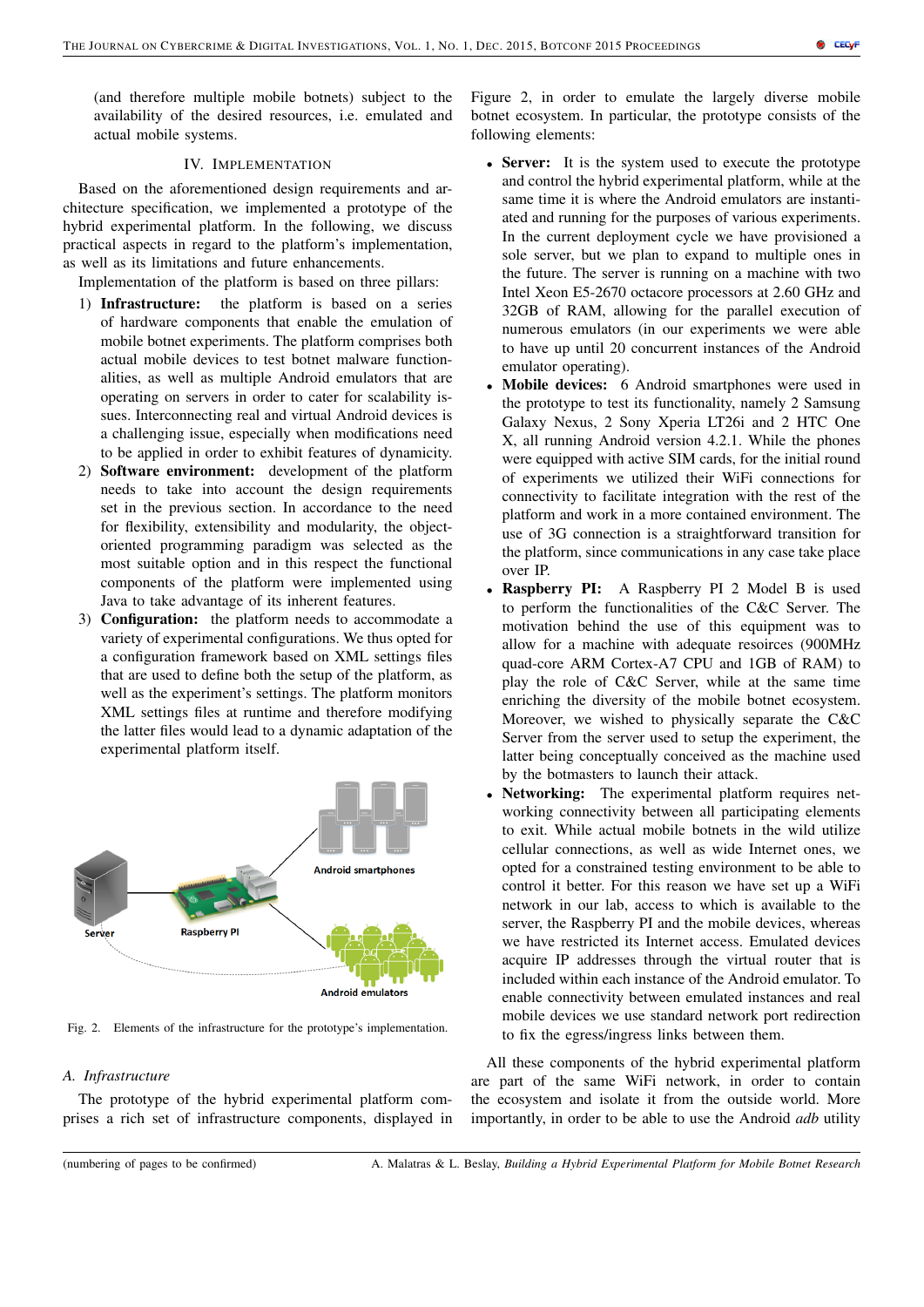and thus have connectivity and interaction with the actual devices, it is essential that all infrastucture elements are in the same WiFi network. One way to support devices being in different networks for example would be to have a telnet daemon running on all mobile devices of the platform in order to enable remote connectivity. Moreover, it is evident that the platform can be easily expanded to include further devices of any kind, subject to memory constraints and costs, as well as more C&C Servers.

#### *B. Software environment*

Tha hybrid experimental platform has been implemented using open-source technologies and in particular using Java to benefit from its inherent support for flexible, extensible and modular applications. For the main functionality of the platform there is no need to utilize any packages external to the standard Java distribution. All types of settings and data are stored in XML databases and these can be handled by default and support for advanced networking is also possible using the Java networking facilities. Lastly, interaction with the actual operating systems, for example to instruct a mobile device to change its routing table or to install a specific software such as a mobile botnet malware, is supported through the Java Native Interface (JNI).

To optimize the performance of the platform we have made use of various software patterns. The singleton pattern was used to restrict the instantiation of classes that refer to objects that according to our design requirements should have only one active instance. This refers to the *Experiment Manager* and its submodules, as well as the *Emulation Manager*, but as far as the latter is concerned not all of its components are instantiated once. The *Execute* and *Monitor* submodules have multiple instances, one for each emulated and real device that partake in the experiment. Access to the *Results Repository* is facilitated by means of a dedicated component, namely the *Results Manager*, to which the singleton pattern is also applied.

One of the particularities of mobile botnets is the fact that they can exploit sensor information to contextualize the attack and even to personalize it to specific user sets. The experimental platform that we have implemented cannot address user personalization issues in regard to the devices, real or emulated ones, since it is extremely cumbersome to create and maintain - by means of mere programming - user profiles with realistic information. This is a drawback of the current implementation and we are exploring ways on how to alleviate it. In terms of the sensor data, we have provided capabilities to integrate such data using the *Settings* submodule of the *Emulation Manager*. Sensor data on emulated devices are provided by utilizing the open-source utility SensorSimulator<sup>2</sup>. It allows the simulation of sensor data, namely accelerometer, compass, orientation, temperature, light, proximity, pressure, gravity, linear acceleration, rotation vector and gyroscope sensors,

according to desired settings such as the frequency of data generation.

Moreover, location being one of the most important information in terms of contextualizing mobile botnets attacks, special consideration has been given to the simulation of realistic location information on both the actual and the emulated phones. In regard to the latter, the aforementioned utility is used to provide location information to the emulated devices. The changes in the location of an emulated device are timedependent and can be triggered on demand by the *Emulation Manager*. Conversely, in real devices it is once again the responsibility of the *Emulation Manager* according to the configuration settings of the experiment. On all the mobile devices that are part of the experimental platform's ecosystem we have enabled the "Allow mock locations" permission on Android and have created an app (implementing a mock location provider) that modifies the current location when a certain period of time has elapsed, i.e. 1 minute. The locations are prefined and stored in an XML file. With these mechanisms in place we are able to emulate the mobility of real and emulated devices and thus support mobile botnet experiments with advanced location-aware functionalities.

#### *C. Configuration*

To define and run experiments users need to create a configuration file in XML in accordance with an XML Schema that we have devised. Experiments are defined using a scenariobased approach, where a sequence of steps is specified to reflect the different stages of the experiment. The steps can be sequential in order and triggered at particular point in time, whereas there is also the provision to have conditional triggering for steps in line with monitored conditions or results of the experiment itself, e.g. when a certain percentage of the node population has been infected with the mobile botnet malware or when a certain amount of data has been collected respectively. The user can at any time pause the execution of the scenario or modify it by adding or removing steps, namely parts of the experiment. We opted for a SAX (Simple API for XML) instead of a DOM (Document Object Model) parser in the prototype's implementation. Accordingly, the XML configuration file is not fully loaded upon initialization, but instead loads one scenario step at a time, thus facilitating dynamic modification of the experiment.

Let us assume an experiment where we plan to explore the operation of a mobile botnet and to monitor the exchange of messages between infected devices up until a certain number of messages has been observed. In the configuration file we first need to define some identifier information for the experiment. The two foremost elements of the configuration consist of the node list and scenario steps. The former is the list of nodes -from those available to the platform- that will be used for the experiment. When listing the utilized nodes the user has to also define their neighbors, thus constructing the desired network topology. The scenario steps describe the sequence of events that constitute the experiment. In this case, the first step would be to infect all participating devices, real and

<sup>2</sup>https://code.google.com/p/openintents/wiki/SensorSimulator

A. Malatras & L. Beslay, *Building a Hybrid Experimental Platform for Mobile Botnet Research* (numbering of pages to be confirmed)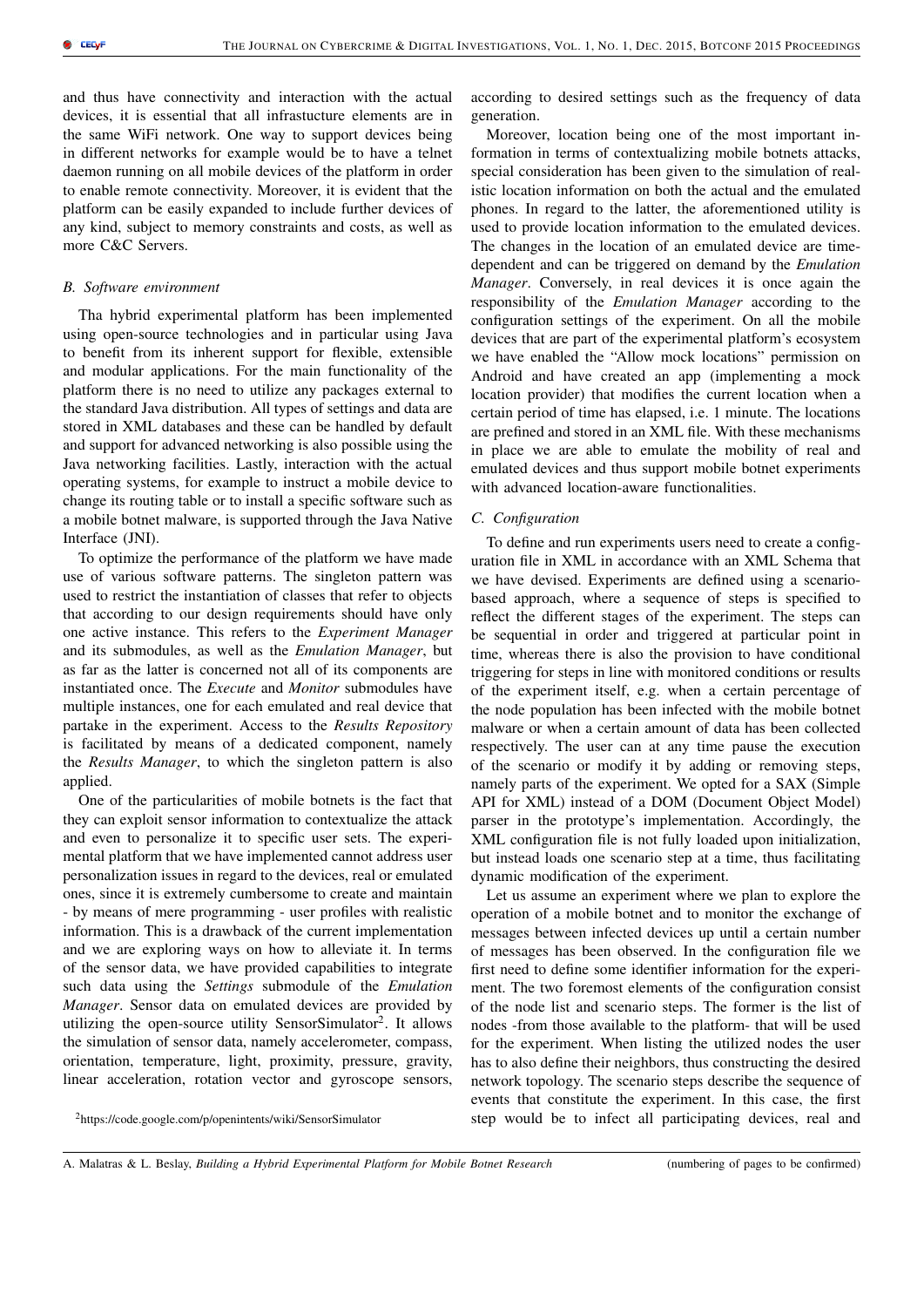

Fig. 3. XML Schema for the configuration of mobile botnets experiments.

emulated, with the mobile botnet malware, namely install an APK file. We would then need to manage the interconnections between devices (using port redirection techniques) to form the desired topology and then to setup monitors for the exchanged messages. Other elements of the experimental configuration include the collection of results, i.e. what types of data to monitor and record, as well as the exit condition, which can be either in the form of a predefined duration or expressed by means of a conditional. In the example presented before the conditional is linked to a specific result, namely that of exchanged messages.

Figure 3 illustrates the XML Schema used for the configuration of experiments on the hybrid platform. It is interesting to note that the notion of actions, i.e. commands and instructions to be applied on the real and emulated devices, has both a triggering and a scope element. These respectively refer to the condition upon the occurence of which an action will become effective and the nodes on which it will be applied. There are two types of entries in regards to the monitoring of the experiment's progress and operation. Results are final measurements that are permanently stored for post-experiment analysis, whereas measurements are typically exploited to define conditional statements in regard to the activation of scenario events.

#### V. MOBILE BOTNET EXPERIMENTS

In this Section we discuss how to use the proposed hybrid experimental platform to conduct experiments regarding mobile botnets. To test the validity of the platform we plan to test and evaluate an algorithm that addresses one fundamental issue of mobile botnet research, namely that of estimating the number of the active bots.

#### *A. Background*

The mobile botnet population estimation algorithm is built on the principles of the Jolly-Seber capture-recapture method [6] that has been widely used in the field of biology to calculate the size of animal populations. The algorithm is based on capturing a set of items of the population, marking them and then releasing them. In a second round, the process is repeated and the population can be estimated assuming that the items are evenly distributed in the population. Evidently, the more capture-marking rounds, the better the estimation. In the context of mobile botnets, we plan to emulate a mobile botnet with many active nodes. Our solution aims at P2P mobile botnets, where each node is aware of a certain subset of the overall nodes in the botnet. Therefore, we plan to exploit certain nodes in the botnet and have them infiltrate the botnet and become on purpose infected. These nodes who will be under our control, will continuously collect information on the botnet's active bots and we can thus approach the problem in a similar manner as the Jolly-Seber method.

While there have been efforts on estimating the size of botnets in the past, such works have either not focused on mobile environments or were based on probabilistic models [17], thus limiting their validity in realistic contexts. Of particular interest is the work by Rossow et al [18] that discusses the modeling of P2P botnets by studying and analyzing several botnet families. They propose two methods of estimating the size of a botnet, namely using crawling techniques to traverse a botnet's nodes and the infiltration of the botnet by so-called sensor nodes that passively discover infected nodes and their neighbors. In this respect, the capture-recapture approach also exploits the notion of sensor nodes to divulge the internal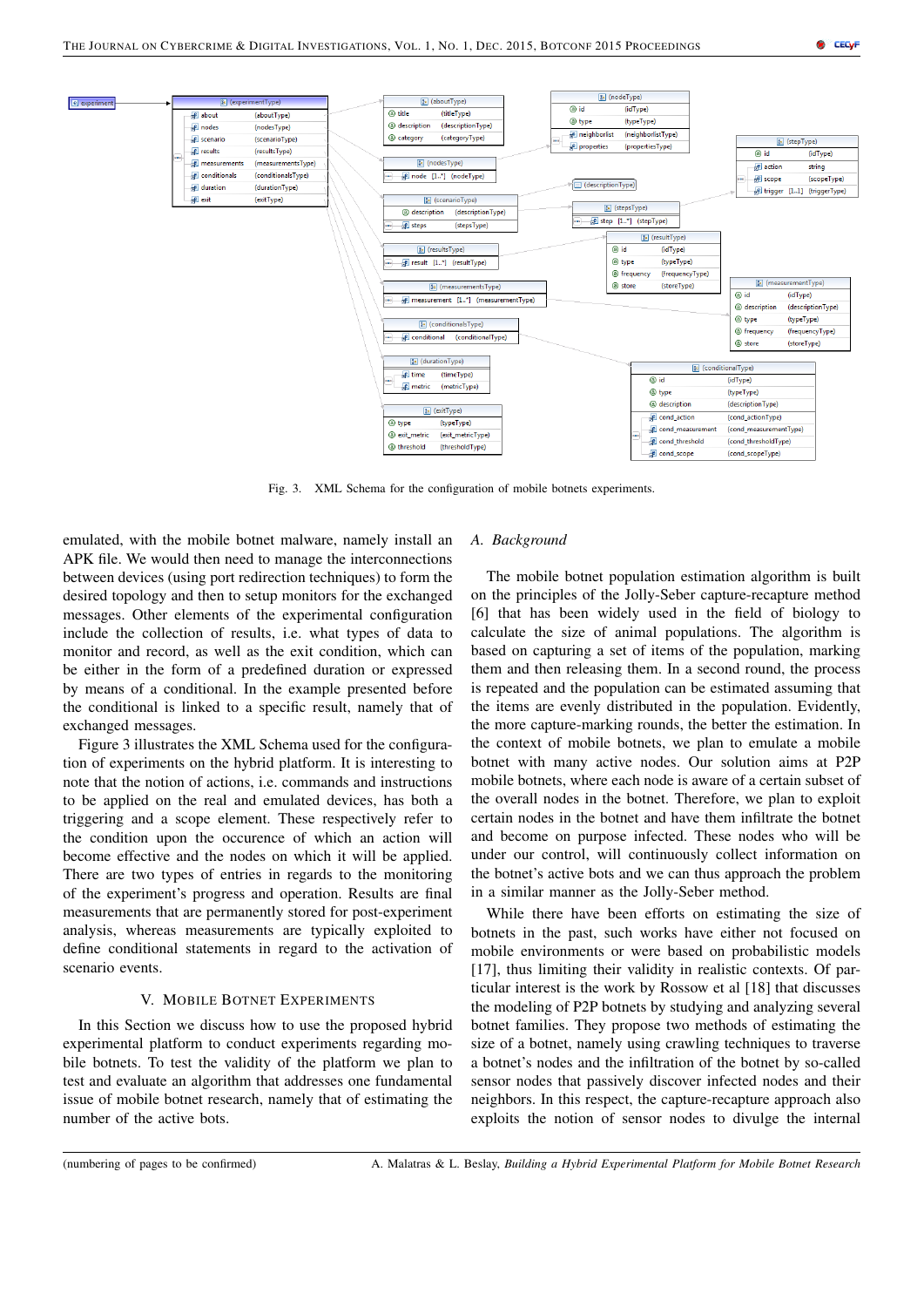workings of a botnet, as well as using the neighbor lists to crawl the botnet, albeit being stochastic in nature in order to reach an estimate in a short amount of time.

The capture-recapture method has proven to be quite efficient in similar contexts, e.g. calculating the number of malicious domains in fast-flux service networks [19], and has been also applied in estimating the size of P2P botnets [19]. Nonetheless, the latter research works utilise a simplistic version of the capture-recapture method by Jolly-Seber that does not take into account deaths and new entries in the population. Considering the dynamic nature of botnet infections, as well as that of the mobile environment, it becomes evident that as far as mobile botnets are concerned the simple version of the Jolly-Seber method would prove to be inefficient. We therefore propose to apply the complete method proposed in [6] and consider new infections that add to the mobile botnet population, as well as the departure of infected nodes that can be attributed to the crashing of devices (DoS) or network disconnections.

#### *B. Stochastic model*

The stochastic model to estimate the population of mobile botnets is based on the capture-recapture theory (CRT) that was introduced in [6]. For this reason, we consider the nodes that comprise the model as one species that forms an open population, i.e. nodes can join the botnet at any time (new infections) or exit it (devices crashing or botnet infection purged). Our goal is to be able to calculate the following metrics:

- $N_i$ , total number of nodes in the population when the *i*th,  $1 \leq i \leq t$  sample has been considered.
- $\phi_i$ , probability of an infected node remaining part of the botnet during sampling period i, with  $1 \le i \le t$ .
- $\bullet$   $B_i$ , number of new nodes joining the botnet duting the sampling period between the i and  $i + 1$ th sample.

According to the CRT, to calculate these metrics we need to conduct a sequential sampling where at each step we mark individual observed instances of botnet infections out of a bigger sample. Assuming sampling is random and that the distibution of infected devices over the entire set of devices is uniform then with a second such sampling we can infer the total number of infected devices in the population. This is accomplished by using the ratio  $a_i$  of infected devices over the total  $(a_i = m_i/n_i, m_i)$  is the number of marked samples at step i over a total of  $n_i$  samples) and the total number of marked animals  $M_i$  which can be calculated using the following equations:

$$
M_i = \frac{s_i * Z_i}{R_i} + m_i
$$
  
\n
$$
Z_i = \sum_{j=1}^t a_{j,i-1}
$$
  
\n
$$
a_{ij} = \sum_{j=1}^t n_{ij}
$$
  
\n
$$
R_i = \sum_{j=i+1}^t n_{ji}
$$

 $n_{ij}$  represents the number of nodes in sample i that were last captured in sample j, while  $s_i$  refers to the number of nodes that were marked and released at sampling period i.

The three metrics that we wish to estimate can therefore be calculated as suggested in [6] as follows:

$$
N_i = \frac{M_i}{a_i} \tag{1}
$$

$$
\phi_i = \frac{M_{i+1}}{M_i - m_i + s_i} \tag{2}
$$

$$
B_i = N_{i+1} - \phi_i (N_i - n_i + s_i)
$$
 (3)

Using equations  $(1)-(3)$  we can have a progressive estimate of the number of nodes in a mobile botnet, assuming there exists a mechanism to monitor it and collect data about nodes, namely a mechanism to simulate the capture-recapture procedure.

## *C. Application on mobile botnets*

Capture-recapture methods work extremely well when dealing with various species populations, which was their initial application domain. Porting these methods in the mobile botnet realm requires some additional considerations in order to make them both applicable and usable. How to capture and mark instances of devices infected with mobile botnets and keep track of the tagging process is the key to succesfully realize the latter goal. In [19], the authors consider such a method oriented towards P2P botnets, where certain devices infiltrate a P2P mobile botnet and record the number of other nodes they connect to. The entries corresponding to each device reflect a marking period, i.e. nodes that are commonly seen by two devices are marked as recaptured ones. While such a method yields interesting results, it nonetheless has limited scope since the marking of infected devices is instantaneous and does not consider dynamics in the node list maintained by an infected device. Moreover, this static snapshot of a mobile botnet might not be sufficient to map the botnet's topology, since the devices used to infiltrate the botnet are located in the same subnet, namely that of the research testbed.

Conversely, we propose to exploit the inherent characteristics of P2P botnets where the node list of infected devices is regurarly updated. In addition, we are using devices infected with mobile botnet malware that are periodically reset and assigned IP addresses from different subnets therefore ensuring a more rich dataset regarding the botnet's active population. In terms of capturing and marking samples, the policy adopted involves monitoring the node list on each node and periodically extracting snapshots that serve as the capture and marking phases. We thus aim to avoid the aforementioned pitfalls and shortcomings.

To implement the proposed capture-recapture method for the estimation of botnet poupulation in our hybrid experimental framework we proceeded in a stepwise manner (thisn would be reflected on an appropriately defined XML configuration file), namely:

A. Malatras & L. Beslay, *Building a Hybrid Experimental Platform for Mobile Botnet Research* (numbering of pages to be confirmed)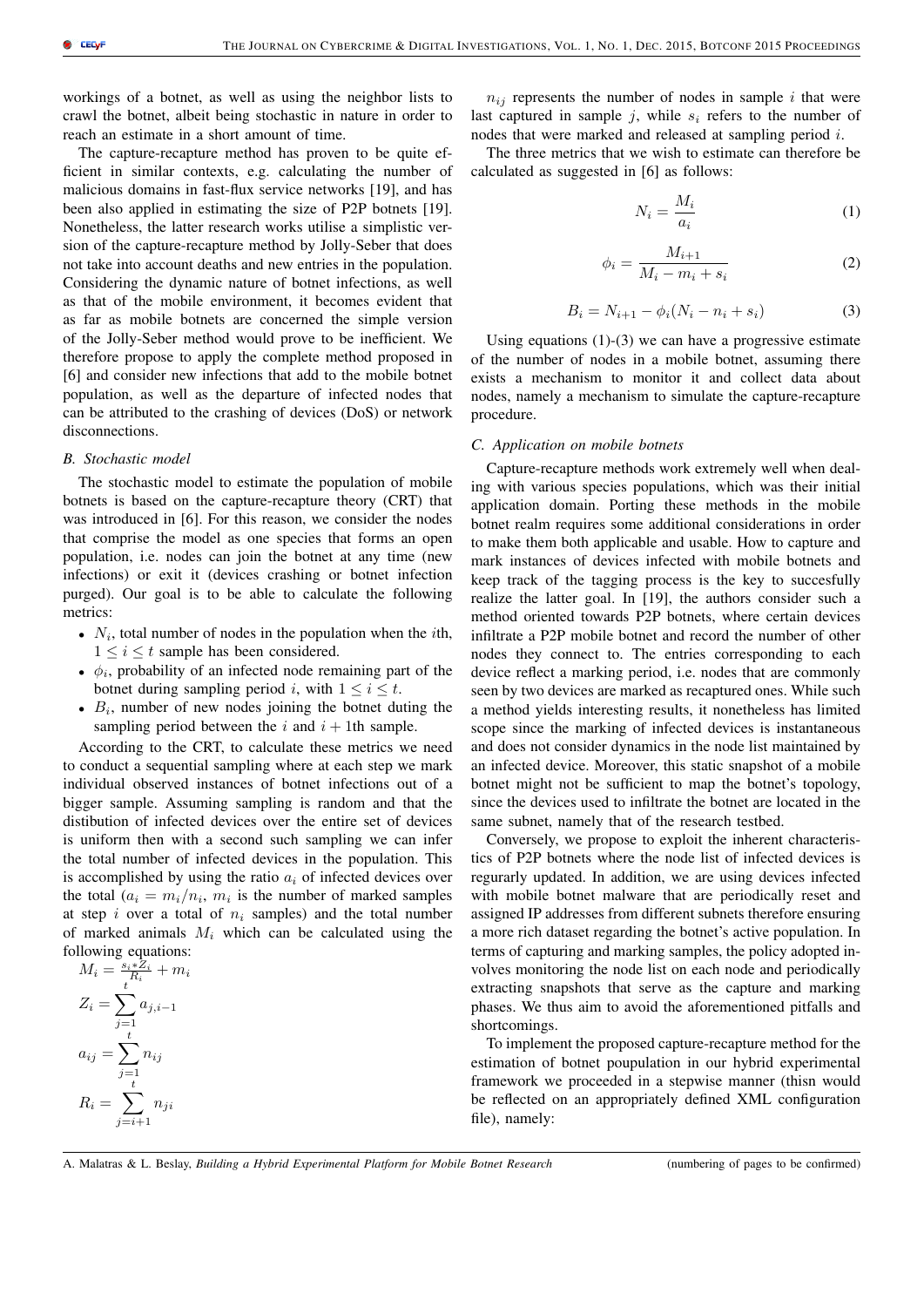- We utilize only real mobile devices to infect them with the mobile botnet malware (emulated ones might be blocked from participating to the botnet).
- The desired topology is setup by means of port redirection techniques, where node neighborhood information is utilized.
- The mobile devices are infected with the mobile botnet malware, i.e. it is installed on them by the *Experiment Manager*.
- The *Task Analyzer* and *Task Allocation* modules are employed to instruct the mobile devices to reset and modify their networking configurations periodically. The *Objective Evaluation* module is additionally instructed to keep track of the CPU utilization of the devices and stop the experiment if it exceeds a threshold currently set at 40%, as well as to reset networking settings of a device if and only if at least one set of results has been obtained from that device.
- The *Emulation Manager* will receive the instructions from the *Experiment Manager* and using the *Setup* submodule will install the malware on the devices by calling on the *Execure* submodule. The *Settings* submodule is in charge of modifying networking configuration and the *Monitor* one records the other botnet nodes that the malware interacts with (in the case of P2P botnets it is the nodes in the peer list).
- Results (listing of nodes encountered in the mobile botnet) are stored in the *Results Repository*.
- At each round of new results from all devices  $(n_i)$ of the experimental platform, the stochastic model's equations are applied to calculate the estimated size of the population. When a node has been discovered it is assumed as marked  $(m_i)$ , while upon second observation as recaptured and marked again.

While the process is easier applicable on mobile P2P botnets (since peer lists yield significant information regarding other nodes in the botnet), we can foresee ways to alleviate this shortcoming in the case of centralized or hierarchical/hybrid botnets, e.g. by installing specialized honeypot software on the mobile devices and then infecting them with the malware. This area of study is part of our future exploratory work.

# VI. RELATED WORK

In line with currend trends in information society towards integrated mobile and commodity computing systems, botnets are expanding to new territories and moving to new modes of communication and platforms such as smart mobile devices [20], [12], [21], [13]. Mobile botnets exploit the security vulnerabilities that exist in mobile OSs and their componentbased architecture that builds on extensible systems with the use of apps that exacerbate security concerns [1]. Moreover, the ever increasing capabilities of mobile networks and that of mobile platforms both attest to the convergence of commodity systems with mobile ones. Accordingly, this established paradigm shift gives ground to the recent proliferation of mobile as well as hybrid botnets [3].

Mobile botnets have certain particular features that clearly distinguish them from their traditional counterparts and necessitate novel solutions specifically targeted to address them. Contextualization is a key ingredient of the mobile ecosystem and its exploitation by botmasters opens up a series of challenges. The context of users, which is possible to infer and access thanks to the rich sensor set available to mobile phones, e.g. location, proximity, etc. can be utilized by malicious entities to target specific user groups [22]. Moreover, the sensors themselves pose a significant security threat as there has been research work on using them to bypass standard communication channels and therefore to transparently send command and control instructions to mobile phones [14].

Research work on mobile botnets has witnessed a growth in the last years, attributed to the corresponding increase in related security threats. Mobile botnet detection solutions that are targeted at the mobile ecosystem have emerged, e.g. honeypots [23], [24]. Conducting experiments in regard to mobile botnets has nonetheless not been examined in a systematic manner by the research community. Different approaches have been exploited, such as simulations, ad hoc configurations, and collection of real world statistics. We argue that in order to have systematic research on mobile botnets, experiments should be performed systematically, allowing for them to be repeated in a contained environment. Such an approach is quite common for other fields, e.g. widespread emulation platforms such as PlanetLab [25] or simulation environments such as OMNET++ [26], but has not to date been studied in the specific context of mobile botnets. Our proposed hybrid experimental platform aims at providing a generic framework for mobile botnet research works to be tested and validated in a homogeneous manner.

#### VII. CONCLUSION

To properly study and analyze mobile botnets, it is necessary to conduct experiments in a systematic manner. Related experiments need to take place in such a way that their repetition is possible in order to facilitate the exchange of research results among members of the corresponding community. We proposed in this paper and implemented a hybrid experimental platform targeted at mobile botnets, in order to promote a more established and dedicated method of experimentation. The platform is hybrid in that it comprises both real and emulated mobile devices, thus allowing for a diverse and rich ecosystem. Scalability is inherently supported, subject to memory availability and costs related to the purchasing of actual devices. Moreover, the implementation supports flexible definition of scenarios for the experiments as a sequence of steps. Steps refers to particular actions that need to be applied on nodes (real or emulated) of the hybrid experimental platform, e.g. installation of malware app or monitoring of resources. A great diversity of experiments can be conducted utilizing the services of the platform, as for example the estimation of the size of a mobile botnet which was presented in this paper.

(numbering of pages to be confirmed) A. Malatras & L. Beslay, *Building a Hybrid Experimental Platform for Mobile Botnet Research*